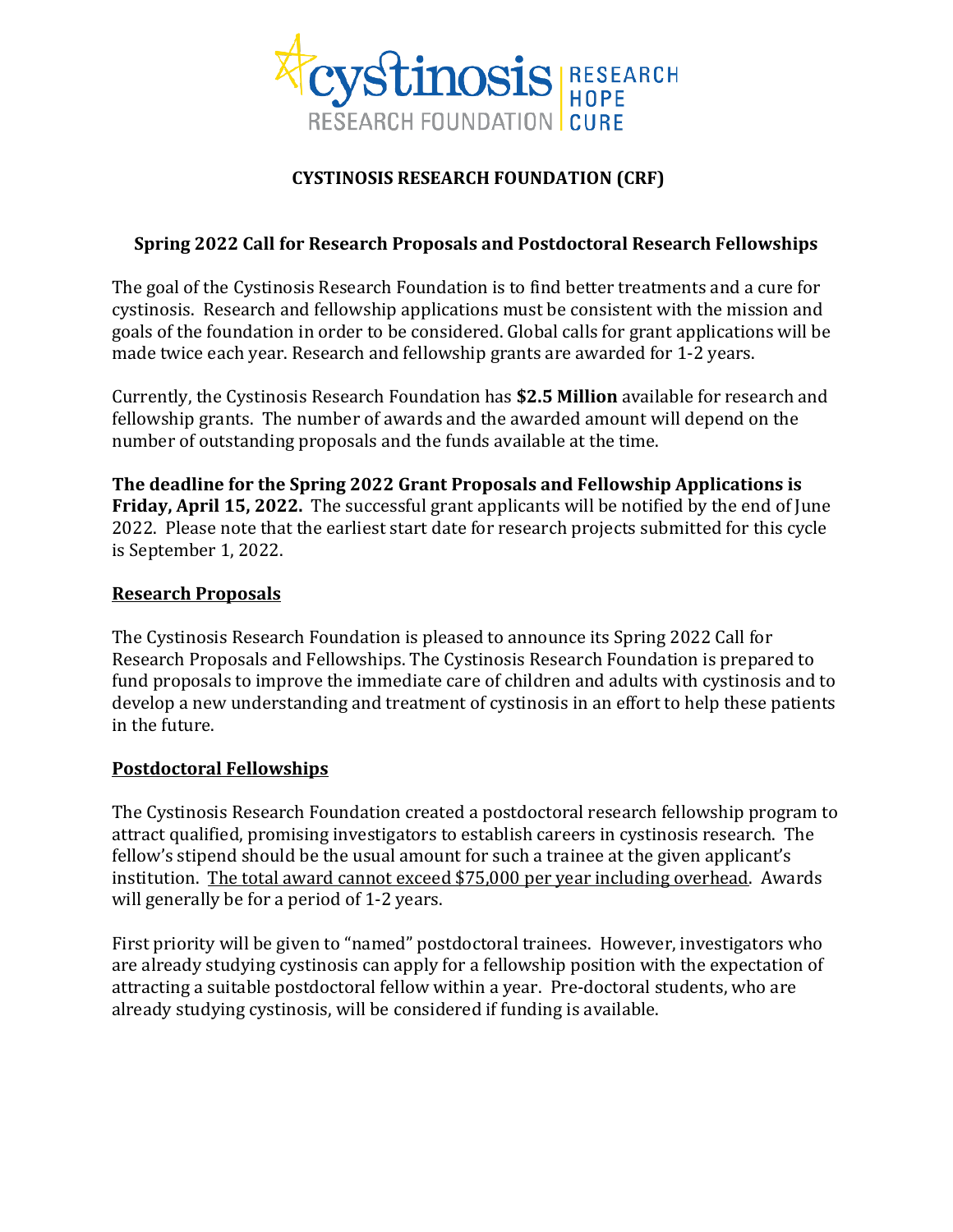### **REVIEW PROCESS**

Proposals are evaluated by the Cystinosis Research Foundation Scientific Review Board (SRB), which is comprised of leading experts on cystinosis who determine the scientific validity and merit of the proposed research based on the NIH scale of standards. The SRB then advises the Cystinosis Research Foundation on the scientific merit of each proposal. The Foundation will balance the eventual funding to support bench, translational and clinical research, and fellowships. Applicants will be notified in writing via email regarding the final status of their application.

### **PROPOSAL GUIDELINES AND FELLOWSHIP GUIDELINES**

We encourage concise proposals. The research proposals and fellowship applications should describe the rationale and importance of the project and should include the specific aims and research design and methodology. Please include sufficient detail in a concise manner to facilitate evaluation of the proposed work.

**Research Grant Proposals:** Maximum length for a new application is **nine** one-sided pages, single-spaced, using a standard 12-point font with 1-inch margins (2.54 cm) on all sides including figures, diagrams and drawings. Cover sheet, documentation, budget and budget justification and curriculum vitae (CV limit is 5 pages maximum or a bio sketch) are not included in the 9-page limit. **Longer applications will not be evaluated.**

**Fellowship Grant Applications:** Maximum length for a new application is **six** one-sided pages, single-spaced, using a standard 12-point font with 1-inch margins (2.54 cm) on all sides including figures, diagrams and drawings. Cover sheet, documentation, budget and budget justification and curriculum vitae (CV limit is 5 pages maximum or a bio sketch) are not included in the 6-page limit. **Longer applications will not be evaluated.**

**Cover Sheet Information:** Names and Affiliations of Principal and Co-Principal Investigators and/or Research Fellow – **It is mandatory that you complete and attach the Cystinosis Research Foundation cover sheet as part of your application.** Please download and attach the applicable cover sheet – either the [Research Grant Proposal Cover](http://www.cystinosisresearch.org/wp-content/uploads/2015/02/Research-Grant-Proposal-Cover-Sheet-UPDATED-REV.docx)  [Sheet](http://www.cystinosisresearch.org/wp-content/uploads/2015/02/Research-Grant-Proposal-Cover-Sheet-UPDATED-REV.docx) or [Fellowship Grant Proposal Cover Sheet.](http://www.cystinosisresearch.org/wp-content/uploads/2015/02/Fellowship-Grant-Proposal-Cover-Sheet-UPDATED-REV.docx)

Please format Grant and Fellowship Applications as follows:

- 1. Abstract/Summary of project Explain the relevance to cystinosis. What problem does the project or fellowship address? Why is the work important to children and young adults with cystinosis? How will the project be accomplished?
- 2. Specific Aims List the study or fellowship objectives and describe the specific goals of the research, including any hypotheses to be tested.
- 3. Preliminary Studies/Progress reports Proposals should include preliminary data to support the objectives and goals of the study.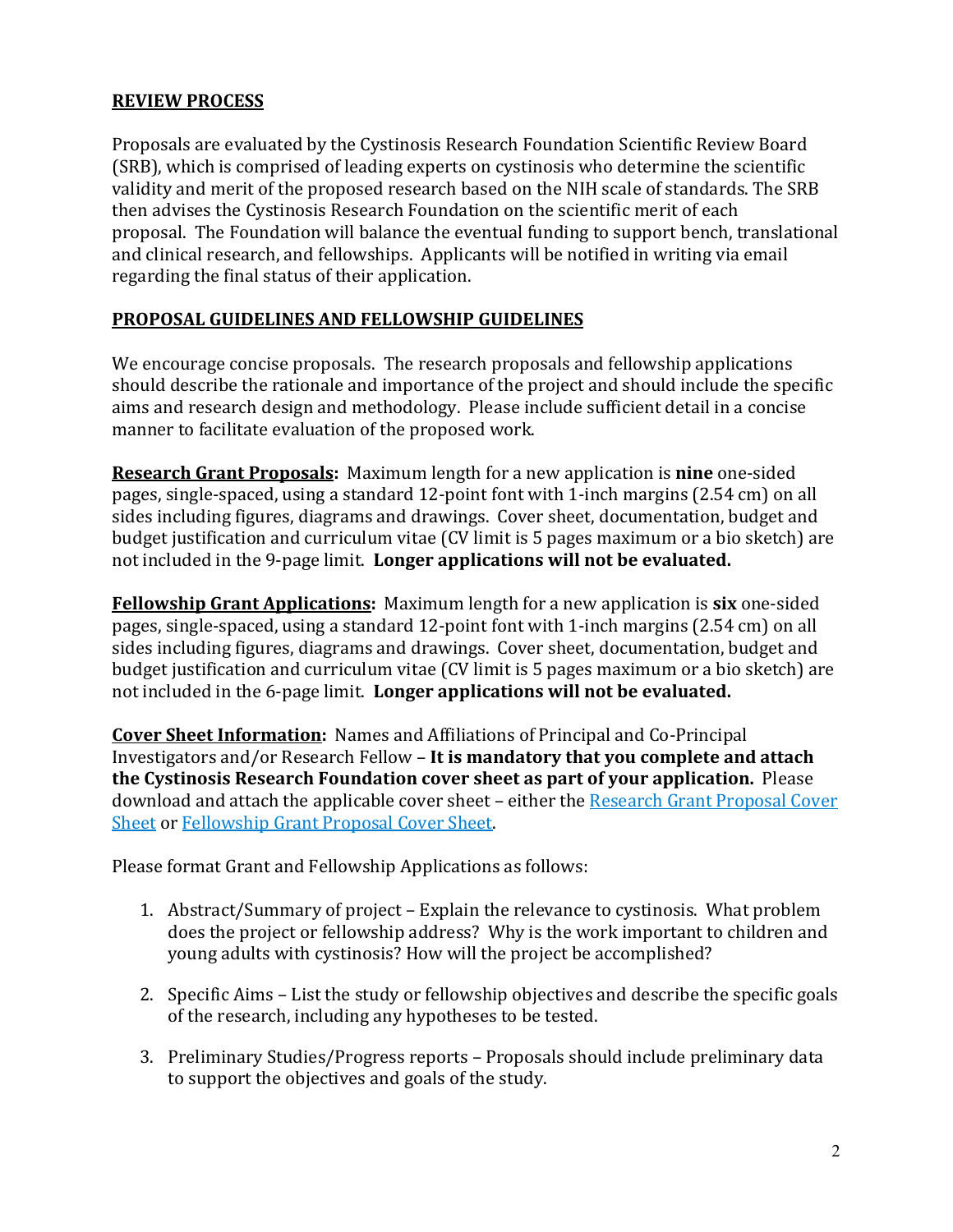4. Research Design and Methods – Describe the research design and methodology that will be used to accomplish the study or fellowship aims.

# **Additional Information NOT part of the maximum length requirement for the Research Grant and Fellowship Grant Applications:**

- 1. Detailed Budget The Cystinosis Research Foundation will generally provide up to 10% of indirect costs. Requests for higher amounts must be carefully justified but are not guaranteed to be approved. Funding requests must be submitted in U.S. dollars.
- 2. Currency exchange rates will be established at the time the grant contract is issued.
- 3. The Cystinosis Research Foundation will not cover travel expenses as part of a grant or fellowship budget.
- 4. Budget Justification Please explain items that might be confusing or unusual to the review committee.
- 5. Key Personnel Please include a current CV (maximum of 5 pages) or a bio sketch and indicate the percent effort that each person is expected to devote to the project.
- 6. Statement detailing all other available resources including other grant support available or other grant applications pending. Indicate the amount and granting organization for any other sources (current or pending) of funding for the study.
- 7. IRB (human subject) approval and consent forms or plan to obtain such approval, if applicable. Animal subject approval if applicable. If the proposal involves human gene therapy, NIH Recombinant DNA Advisory Committee (RAC) review or equivalent. Funds for awards will not be released until all necessary approvals for human and/or animal studies are received.
- 8. A statement as to why funding from the Cystinosis Research Foundation is essential for the execution of this project. Please include other funding support for this study if applicable.

# **ADDITIONAL REQUIREMENTS FOR FELLOWSHIP APPLICANTS**

In addition to the above, fellowship applications must provide a CV (maximum of 5 pages) of the proposed candidate and a statement outlining his/her career goals. Please discuss why this fellowship is important to the applicant. It should be clear who the fellow's mentor(s) will be. The mentor must provide a CV (maximum of 5 pages) or a bio sketch as well as a statement of the plan for training the fellow.

In the case of a fellowship application for a fellow to be named, the same type of CV will be required before final approval.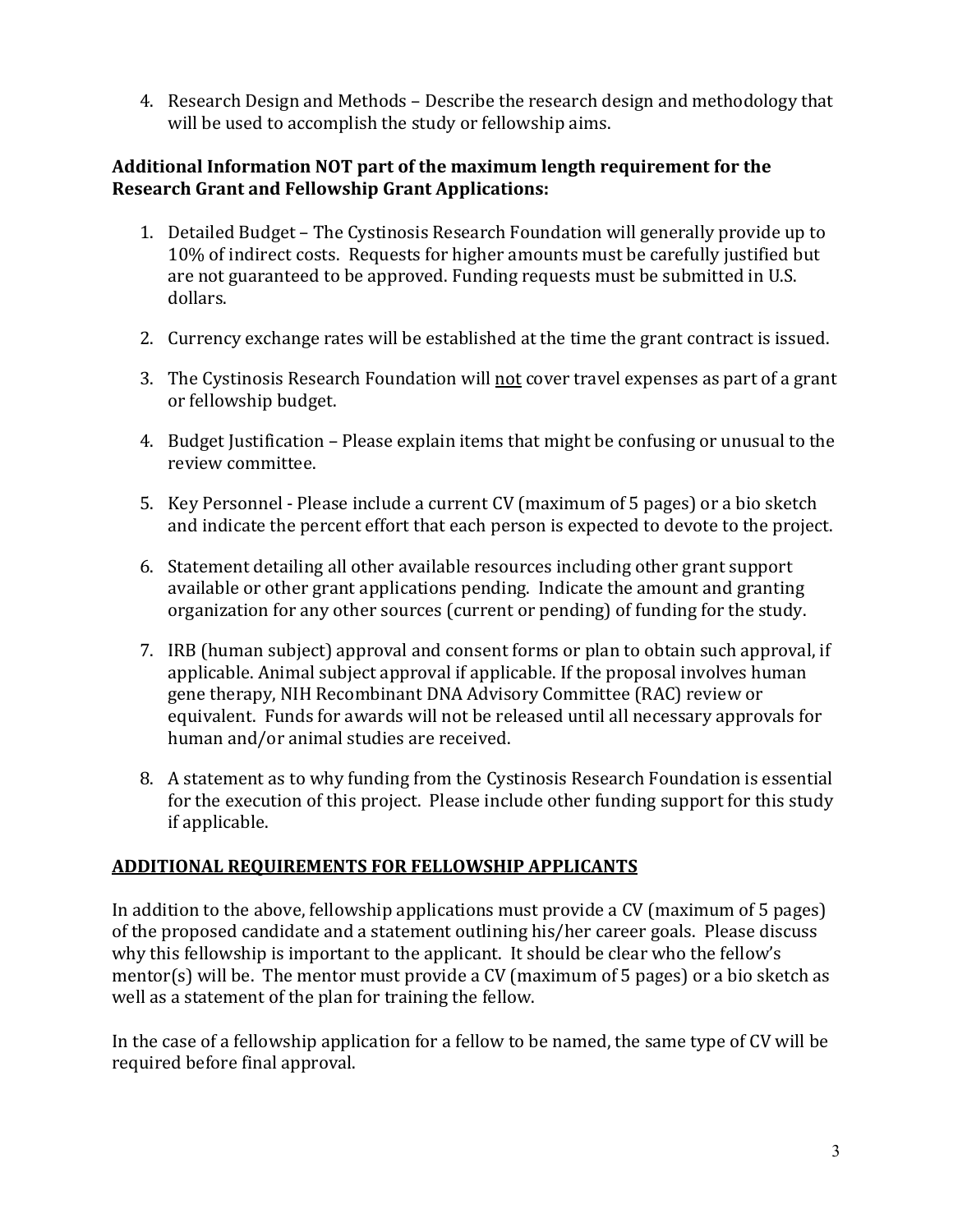### **ADDITIONAL REQUIREMENTS FOR APPLICANTS WHO HAVE PREVIOUSLY APPLIED**

If this grant is a revision of a previous grant that was not funded, please provide the title of the previous grant, the date of submission as well as a detailed and thorough response to the reviewers' comments. Please clearly describe how the grant has been modified in response to the comments, **and, whether additional preliminary data are included**.

Additionally, if appropriate, explain why other concerns could not be addressed. This response ("Response to Reviewers' Comments") should be no more than 2 pages and should be placed at the beginning of the grant application. It does not count toward the 9 page grant limit.

# **ADDITIONAL REQUIREMENTS FOR APPLICANTS WHO HAVE PREVIOUSLY BEEN FUNDED**

If this grant is a continuation of work previously funded by the CRF, please provide the title of the grant, the date of submission as well as a summary of the work that was completed during the prior funding period, including, if appropriate, any barriers that prevented completing the work proposed in the prior grant. This response ("Summary of Prior CRF Funded Work") should be no more than 1 page and should be a separate page that should be placed at the beginning of the grant application. It does not count toward the 9-page grant limit.

# **SUBMISSION INFORMATION**

All applications should be submitted electronically only. **We no longer require paper copies of the application.**

The electronic copy of the proposal must be submitted on or before Friday, April 15, 2022.

Please contact Nancy Stack if you have any questions **[nstack@cystinosisresearch.org](mailto:nstack@cystinosisresearch.org)**

# **PARTIAL LIST OF GRANTEE OBLIGATIONS**

Upon acceptance of research funding by the Cystinosis Research Foundation, the award recipient agrees to the following (among other requirements):

1. The recipient of any grant award from the CRF must use the funds for the specific purpose for which they were originally intended in the grant or fellowship application. *The study must commence by the stated start date and end within the time frame given*. If the study is delayed, the CRF must immediately be notified and a detail explanation of the reasons for the delay must be explained and sent to the CRF by email as well as a hard copy via regular mail. If an extension of time is required, the awardee must notify the CRF in writing 60 days before the scheduled end date of the study.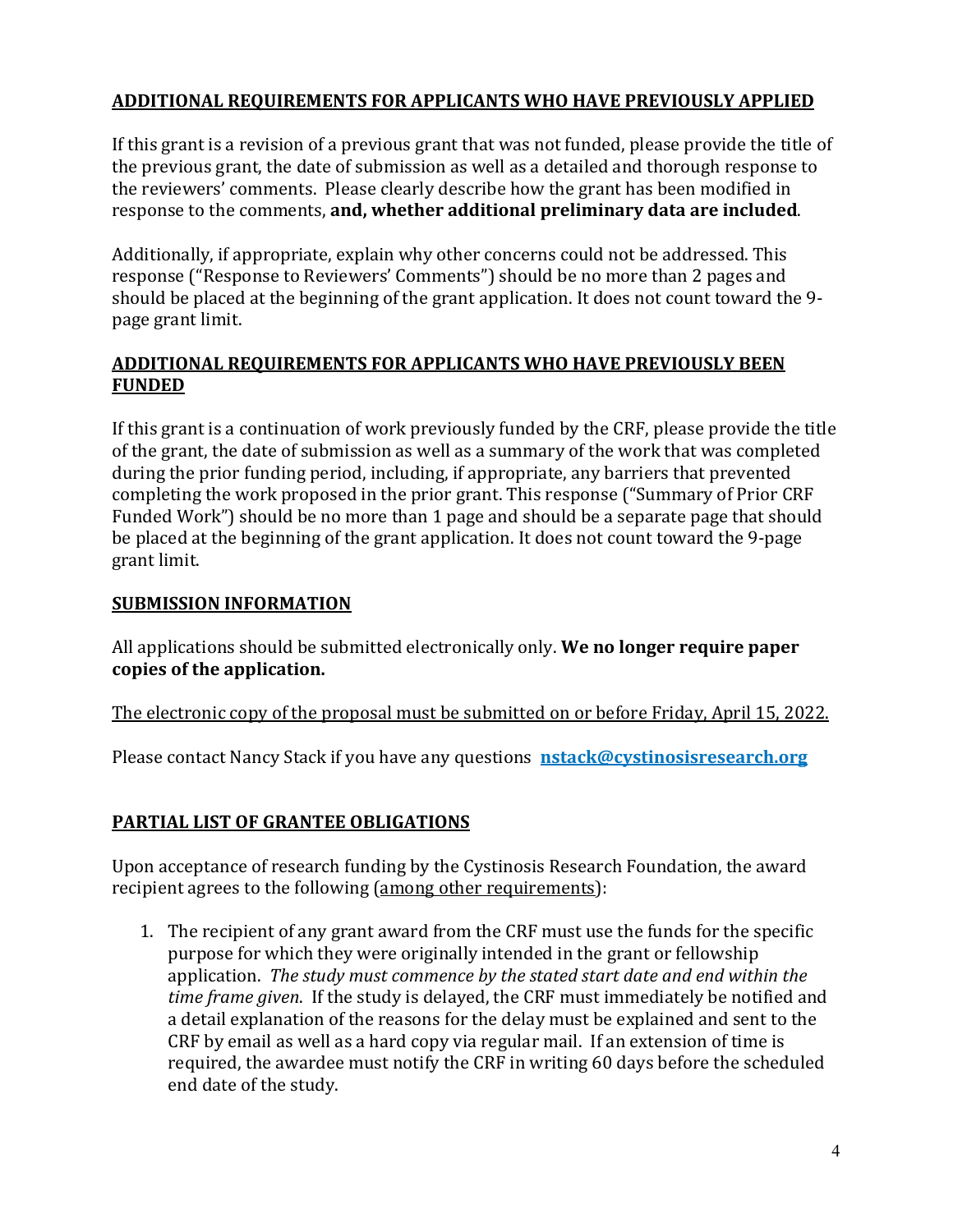- 2. Progress reports are required at regular intervals for the duration of the study and a final report is required and due within sixty days after the completion of the date of the award. The final grant payment will be made to the award recipient(s) upon receipt of the final report. These progress reports should be an executive overview of the study's progress against key milestones and should include any personnel updates. The progress reports must also include a budget report which shall be a one-page detailed accounting of [budget receipts and expenditures.](https://8xyg925bz0d3o7fuzqryurqp-wpengine.netdna-ssl.com/wp-content/uploads/2020/08/Report-of-Receipts-Expenditures-new-2020.xlsx) All progress reports should be sent electronically to Nancy Stack at [nstack@cystinosisresearch.org.](mailto:nstack@cystinosisresearch.org) The progress and budget reports will be reviewed and if approved, the next scheduled grant payment will be issued.
- 3. Payment for all CRF awards will be made payable to an institution, university, company or equivalent organizational entity. CRF will not make checks payable to an individual, whether that person is the principal investigator or someone within the awardees' institution. The CRF will issue grant payments in U.S. dollars only.
- 4. If the research proposal funded is clinical in nature and requires recruitment of volunteers for the study, the recruitment letter must acknowledge CRF as the source of funding and such recruitment letter must be sent to Nancy Stack, [nstack@cystinosisresearch.org](mailto:nstack@cystinosisresearch.org) to be posted on the CRF web site.
- 5. Publications, Presentations and Study Publicity In all publications and presentations in which Study results are included, credit shall be given to CRF for its funding of the Study. For the sake of uniformity, it is requested that the following acknowledgment be used with all such publications and presentations, "This investigation was supported in whole or in part by [a] grant[s] from the Cystinosis Research Foundation."

If the study was supported by multiple sources but CRF was the major contributing source, language acknowledging that fact must be used. Once published or presented, a copy of the publication or presentation must be sent to Nancy Stack, President of the Cystinosis Research Foundation via email at [\(nstack@cystinosisresearch.org\)](mailto:nstack@cystinosisresearch.org) or mailed to CRF at 19200 Von Karman, Suite 920, Irvine, CA 92612 Attn: Nancy Stack.